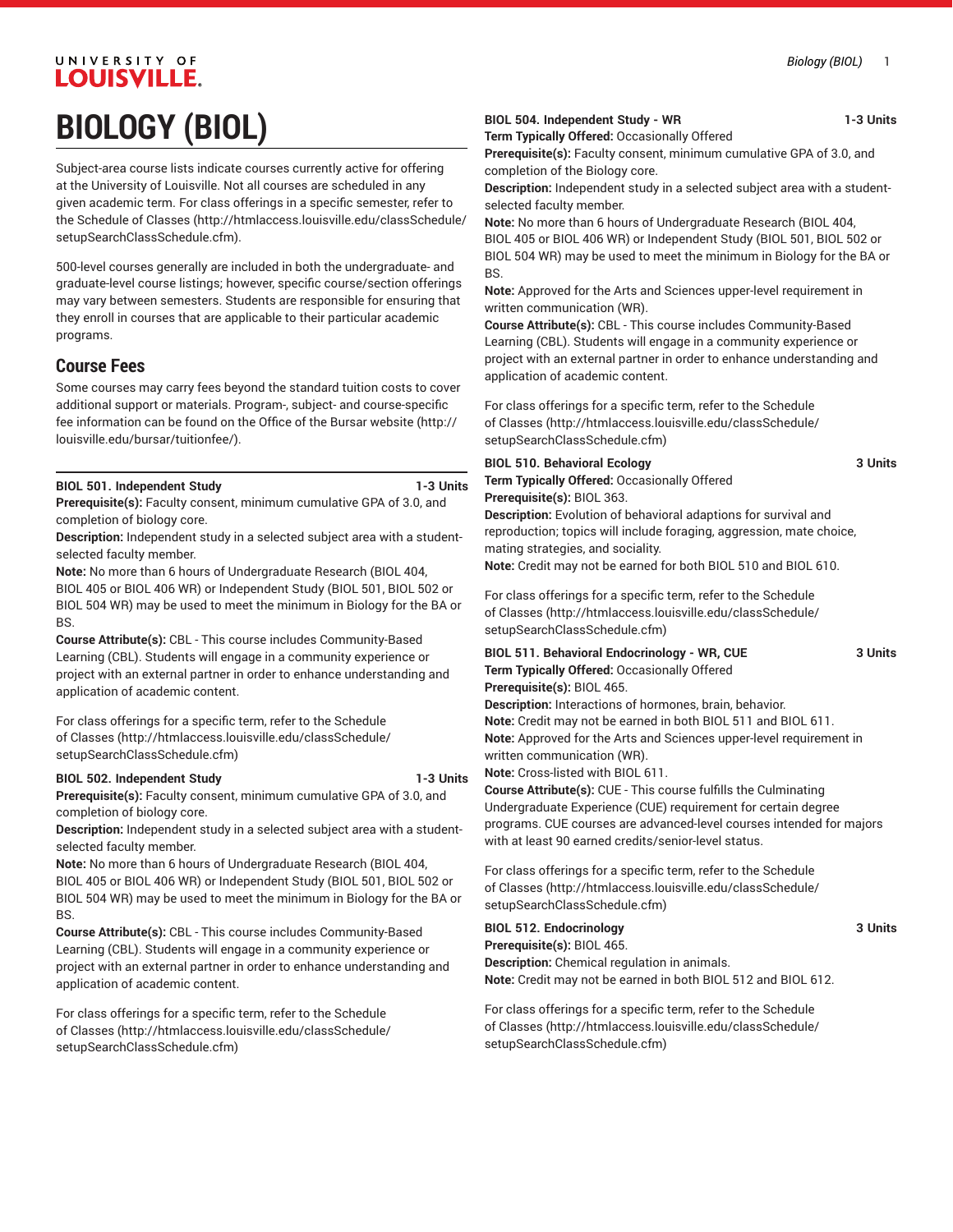#### **BIOL 514. Ornithology 3 Units**

**Prerequisite(s):** BIOL 242 and BIOL 244, or consent of instructor. **Fee:** An additional \$40.00 is charged for this course. **Description:** Evolution, morphology, diversity, ecology, and behavior of birds. Lab stresses field identification of birds. **Note:** Credit may not be earned in both BIOL 514 and BIOL 614.

For class offerings for a specific term, refer to the [Schedule](http://htmlaccess.louisville.edu/classSchedule/setupSearchClassSchedule.cfm) [of Classes \(http://htmlaccess.louisville.edu/classSchedule/](http://htmlaccess.louisville.edu/classSchedule/setupSearchClassSchedule.cfm) [setupSearchClassSchedule.cfm\)](http://htmlaccess.louisville.edu/classSchedule/setupSearchClassSchedule.cfm)

#### **BIOL 515. Environmental Physiology 3 Units**

**Term Typically Offered:** Occasionally Offered

**Prerequisite(s):** BIOL 240, BIOL 242 and BIOL 244 (or equivalent); or permission of department.

**Description:** Study of the physiological, morphological, behavioral and biochemical responses by eukaryotic organisms (primarily animals) to major physical and chemical factors of their environment. **Note:** Credit may not be earned in both BIOL 515 and BIOL 615.

For class offerings for a specific term, refer to the [Schedule](http://htmlaccess.louisville.edu/classSchedule/setupSearchClassSchedule.cfm) [of Classes \(http://htmlaccess.louisville.edu/classSchedule/](http://htmlaccess.louisville.edu/classSchedule/setupSearchClassSchedule.cfm) [setupSearchClassSchedule.cfm\)](http://htmlaccess.louisville.edu/classSchedule/setupSearchClassSchedule.cfm)

#### **BIOL 519. Ichthyology 3 Units**

**Prerequisite(s):** BIOL 363.

**Fee:** An additional \$40.00 is charged for this course. **Description:** Introduction to anatomy, physiology, ecology, distribution,

economic importance, and classification of major groups and representative local species of fish.

**Course Attribute(s):** CBL - This course includes Community-Based Learning (CBL). Students will engage in a community experience or project with an external partner in order to enhance understanding and application of academic content.

For class offerings for a specific term, refer to the [Schedule](http://htmlaccess.louisville.edu/classSchedule/setupSearchClassSchedule.cfm) [of Classes \(http://htmlaccess.louisville.edu/classSchedule/](http://htmlaccess.louisville.edu/classSchedule/setupSearchClassSchedule.cfm) [setupSearchClassSchedule.cfm\)](http://htmlaccess.louisville.edu/classSchedule/setupSearchClassSchedule.cfm)

#### **BIOL 522. Aquatic Ecology 4 Units**

**Prerequisite(s):** BIOL 363.

**Description:** Ecological processes in aquatic environments with primary emphasis on lakes and reservoirs.

**Note:** Credit may not be earned in both BIOL 522 and BIOL 622.

For class offerings for a specific term, refer to the [Schedule](http://htmlaccess.louisville.edu/classSchedule/setupSearchClassSchedule.cfm) [of Classes \(http://htmlaccess.louisville.edu/classSchedule/](http://htmlaccess.louisville.edu/classSchedule/setupSearchClassSchedule.cfm) [setupSearchClassSchedule.cfm\)](http://htmlaccess.louisville.edu/classSchedule/setupSearchClassSchedule.cfm)

### **BIOL 540. Metabolic Biochemistry 3 Units**

**Term Typically Offered:** Occasionally Offered **Prerequisite(s):** BIOL 329 and CHEM 342.

**Description:** An advanced study of metabolic pathways including synthesis of macromolecules (proteins, nucleic acids, lipids, carbohydrates), mechanisms of metabolic control and utilization of metabolic intermediates.

**Note:** Credit may not be earned in both BIOL 540 and BIOL 640.

For class offerings for a specific term, refer to the [Schedule](http://htmlaccess.louisville.edu/classSchedule/setupSearchClassSchedule.cfm) [of Classes \(http://htmlaccess.louisville.edu/classSchedule/](http://htmlaccess.louisville.edu/classSchedule/setupSearchClassSchedule.cfm) [setupSearchClassSchedule.cfm\)](http://htmlaccess.louisville.edu/classSchedule/setupSearchClassSchedule.cfm)

#### **BIOL 541. Medicinal Plant Biochemistry - CUE, WR 3 Units**

**Term Typically Offered:** Occasionally Offered **Prerequisite(s):** BIOL 540, CHEM 445, CHEM 545, or BIOC 545. **Fee:** An additional \$40.00 is charged for this course.

**Description:** A detailed study of biosynthesis and bioactivity of specialized plant metabolites (secondary metabolites). Topics will include aspects of general plant metabolism as well as specialized metabolism pathways (alkaloids, terpenes and phenolics) and will include a survey of approaches as they relate to discovery of bioactive plant metabolites and a review of known plant metabolites used to treat human diseases/disorders.

**Note:** Approved for the Arts and Sciences upper-level requirement in written communication (WR).

**Course Attribute(s):** CUE - This course fulfills the Culminating Undergraduate Experience (CUE) requirement for certain degree programs. CUE courses are advanced-level courses intended for majors with at least 90 earned credits/senior-level status.

For class offerings for a specific term, refer to the [Schedule](http://htmlaccess.louisville.edu/classSchedule/setupSearchClassSchedule.cfm) [of Classes](http://htmlaccess.louisville.edu/classSchedule/setupSearchClassSchedule.cfm) ([http://htmlaccess.louisville.edu/classSchedule/](http://htmlaccess.louisville.edu/classSchedule/setupSearchClassSchedule.cfm) [setupSearchClassSchedule.cfm\)](http://htmlaccess.louisville.edu/classSchedule/setupSearchClassSchedule.cfm)

#### **BIOL 542. Gene Structure and Function - WR 3 Units**

**Prerequisite(s):** BIOL 330 or equivalent, or consent of instructor. **Description:** Advanced topics in genetics of prokaryotes and eukaryotes, including chromosome structure and function, and gene regulation. **Note:** Approved for the Arts & Sciences upper-level requirement in written communication (WR).

**Note:** Credit may not be earned for both BIOL 542 and BIOL 642.

For class offerings for a specific term, refer to the [Schedule](http://htmlaccess.louisville.edu/classSchedule/setupSearchClassSchedule.cfm) [of Classes](http://htmlaccess.louisville.edu/classSchedule/setupSearchClassSchedule.cfm) ([http://htmlaccess.louisville.edu/classSchedule/](http://htmlaccess.louisville.edu/classSchedule/setupSearchClassSchedule.cfm) [setupSearchClassSchedule.cfm\)](http://htmlaccess.louisville.edu/classSchedule/setupSearchClassSchedule.cfm)

**BIOL 548. Experimental Design and Analysis - CUE, WR 3 Units Prerequisite(s):** BIOL 350 or BIOL 651.

**Description:** Move principles of sound experimental design, analysis and presentation from recognition to active vocabulary. Students completing the course can serve as statistical consultants for moderately complex statistical designs.

**Note:** Approved for the Arts and Sciences upper-level requirement in written communication (WR).

**Course Attribute(s):** CUE - This course fulfills the Culminating Undergraduate Experience (CUE) requirement for certain degree programs. CUE courses are advanced-level courses intended for majors with at least 90 earned credits/senior-level status.

For class offerings for a specific term, refer to the [Schedule](http://htmlaccess.louisville.edu/classSchedule/setupSearchClassSchedule.cfm) [of Classes](http://htmlaccess.louisville.edu/classSchedule/setupSearchClassSchedule.cfm) ([http://htmlaccess.louisville.edu/classSchedule/](http://htmlaccess.louisville.edu/classSchedule/setupSearchClassSchedule.cfm) [setupSearchClassSchedule.cfm\)](http://htmlaccess.louisville.edu/classSchedule/setupSearchClassSchedule.cfm)

### **BIOL 552. Evolutionary Medicine 3 Units**

**Term Typically Offered:** Occasionally Offered

**Prerequisite(s):** BIOL 240, BIOL 242, BIOL 372, or BIOL 409, or equivalents. **Description:** In-depth analyses at the interface of evolutionary biology and the health sciences using readings from the primary literature. Format involves lectures, discussion, and a library-based research project.

**Note:** Credit may not be earned in both BIOL 552 and BIOL 652.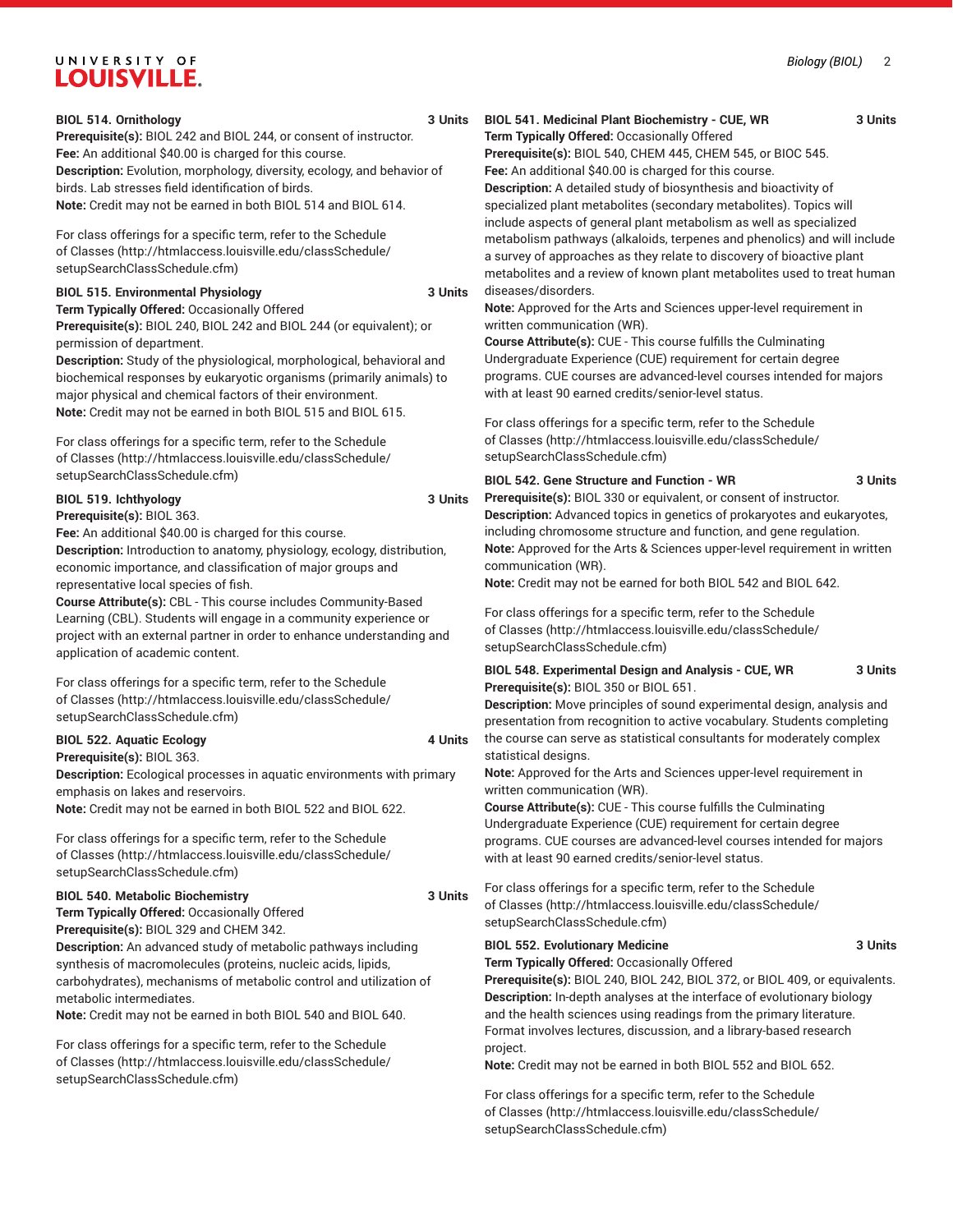**Term Typically Offered:** Occasionally Offered **Prerequisite(s):** BIOL 329 and BIOL 372.

**Description:** The course will cover the biological bases of chronic disease, with an emphasis on the mechanisms of disease causation and the evolution of these mechanisms.

For class offerings for a specific term, refer to the [Schedule](http://htmlaccess.louisville.edu/classSchedule/setupSearchClassSchedule.cfm) [of Classes \(http://htmlaccess.louisville.edu/classSchedule/](http://htmlaccess.louisville.edu/classSchedule/setupSearchClassSchedule.cfm) [setupSearchClassSchedule.cfm\)](http://htmlaccess.louisville.edu/classSchedule/setupSearchClassSchedule.cfm)

#### **BIOL 555. Microbial Ecology 3 Units**

**Prerequisite(s):** BIOL 357, or BIOL 485, or consent of instructor. **Description:** Interrelationships between microorganisms and their environments.

**Note:** Credit may not be earned in both BIOL 555 and BIOL 655.

For class offerings for a specific term, refer to the [Schedule](http://htmlaccess.louisville.edu/classSchedule/setupSearchClassSchedule.cfm) [of Classes \(http://htmlaccess.louisville.edu/classSchedule/](http://htmlaccess.louisville.edu/classSchedule/setupSearchClassSchedule.cfm) [setupSearchClassSchedule.cfm\)](http://htmlaccess.louisville.edu/classSchedule/setupSearchClassSchedule.cfm)

#### **BIOL 560. Ecology of Urban and Suburban Landscapes 3 Units Term Typically Offered:** Spring Odd Years

**Prerequisite(s):** BIOL 363 or GEOS 365.

**Description:** Effects of cities and suburban sprawl on air and water chemistry, microclimate, fragmented landscapes, and responses of biotic and human communities to these conditions that degrade or promote urban resilience,adaptationn and sustainability.

For class offerings for a specific term, refer to the [Schedule](http://htmlaccess.louisville.edu/classSchedule/setupSearchClassSchedule.cfm) [of Classes \(http://htmlaccess.louisville.edu/classSchedule/](http://htmlaccess.louisville.edu/classSchedule/setupSearchClassSchedule.cfm) [setupSearchClassSchedule.cfm\)](http://htmlaccess.louisville.edu/classSchedule/setupSearchClassSchedule.cfm)

#### **BIOL 562. Ecosystems Ecology 3 Units**

**Term Typically Offered:** Spring Even Years **Prerequisite(s):** BIOL 363; an advanced ecology course recommended. **Description:** The transformations of matter and energy that link plant, animal and geochemical cycles. Implications for resource management also discussed.

**Note:** Credit may not be earned in both BIOL 562 and BIOL 662.

For class offerings for a specific term, refer to the [Schedule](http://htmlaccess.louisville.edu/classSchedule/setupSearchClassSchedule.cfm) [of Classes \(http://htmlaccess.louisville.edu/classSchedule/](http://htmlaccess.louisville.edu/classSchedule/setupSearchClassSchedule.cfm) [setupSearchClassSchedule.cfm\)](http://htmlaccess.louisville.edu/classSchedule/setupSearchClassSchedule.cfm)

#### **BIOL 563. Population and Community Ecology 3 Units Term Typically Offered:** Spring Only **Prerequisite(s):** BIOL 363.

**Description:** Introduction to population dynamics and species interactions in aquatic and terrestrial ecosystems. Review of underlying ecological theory and its applications for conserving biodiversity. **Note:** Credit may not be earned in both BIOL 563 and BIOL 663.

For class offerings for a specific term, refer to the [Schedule](http://htmlaccess.louisville.edu/classSchedule/setupSearchClassSchedule.cfm) [of Classes \(http://htmlaccess.louisville.edu/classSchedule/](http://htmlaccess.louisville.edu/classSchedule/setupSearchClassSchedule.cfm) [setupSearchClassSchedule.cfm\)](http://htmlaccess.louisville.edu/classSchedule/setupSearchClassSchedule.cfm)

## **BIOL 567. Conservation Biology 3 Units**

**Term Typically Offered:** Spring Only

**Prerequisite(s):** BIOL 363 or permission of instructor.

**Description:** This course provides an overview of theory and practice of conservation. Topics include biodiversity, habitat loss, the effects of habitat changes on populations, and the design and establishment of reserves. Among other things, students will learn: 1) key terms and concepts related to biodiversity, 2) significant threats to biodiversity and efforts to mitigate them, and 3) practical and socioeconomic elements of conservation biology.

**Note:** Credit may not be earned for both BIOL 567 and BIOL 667.

For class offerings for a specific term, refer to the [Schedule](http://htmlaccess.louisville.edu/classSchedule/setupSearchClassSchedule.cfm) [of Classes](http://htmlaccess.louisville.edu/classSchedule/setupSearchClassSchedule.cfm) ([http://htmlaccess.louisville.edu/classSchedule/](http://htmlaccess.louisville.edu/classSchedule/setupSearchClassSchedule.cfm) [setupSearchClassSchedule.cfm\)](http://htmlaccess.louisville.edu/classSchedule/setupSearchClassSchedule.cfm)

#### **BIOL 569. Evolution 3 Units Prerequisite(s):** BIOL 363.

**Description:** Offers a comprehensive overview of evolution and provides students with a review of issues that make up this critical discipline. **Note:** Credit may not be earned in both BIOL 569 and BIOL 669. **Course Attribute(s):** CBL - This course includes Community-Based Learning (CBL). Students will engage in a community experience or project with an external partner in order to enhance understanding and application of academic content.

For class offerings for a specific term, refer to the [Schedule](http://htmlaccess.louisville.edu/classSchedule/setupSearchClassSchedule.cfm) [of Classes](http://htmlaccess.louisville.edu/classSchedule/setupSearchClassSchedule.cfm) ([http://htmlaccess.louisville.edu/classSchedule/](http://htmlaccess.louisville.edu/classSchedule/setupSearchClassSchedule.cfm) [setupSearchClassSchedule.cfm\)](http://htmlaccess.louisville.edu/classSchedule/setupSearchClassSchedule.cfm)

#### **BIOL 571. Selected Topics 3 Units**

**Term Typically Offered:** Occasionally Offered

**Description:** Contents to be indicated in schedule of courses. **Course Attribute(s):** CBL - This course includes Community-Based Learning (CBL). Students will engage in a community experience or project with an external partner in order to enhance understanding and application of academic content.

For class offerings for a specific term, refer to the [Schedule](http://htmlaccess.louisville.edu/classSchedule/setupSearchClassSchedule.cfm) [of Classes](http://htmlaccess.louisville.edu/classSchedule/setupSearchClassSchedule.cfm) ([http://htmlaccess.louisville.edu/classSchedule/](http://htmlaccess.louisville.edu/classSchedule/setupSearchClassSchedule.cfm) [setupSearchClassSchedule.cfm\)](http://htmlaccess.louisville.edu/classSchedule/setupSearchClassSchedule.cfm)

#### **BIOL 572. Selected Topics-Laboratory 1-4 Units**

**Description:** Contents to be indicated in schedule of courses. For class offerings for a specific term, refer to the [Schedule](http://htmlaccess.louisville.edu/classSchedule/setupSearchClassSchedule.cfm) [of Classes](http://htmlaccess.louisville.edu/classSchedule/setupSearchClassSchedule.cfm) ([http://htmlaccess.louisville.edu/classSchedule/](http://htmlaccess.louisville.edu/classSchedule/setupSearchClassSchedule.cfm) [setupSearchClassSchedule.cfm\)](http://htmlaccess.louisville.edu/classSchedule/setupSearchClassSchedule.cfm)

## **BIOL 591. Biology for Teachers I 3 Units**

**Term Typically Offered:** Occasionally Offered

**Prerequisite(s):** Experience in teaching biology or biological principles in elementary, middle or secondary school.

**Description:** Teaching pre-college biology with emphasis on curriculum content, laboratory procedures, and process skills.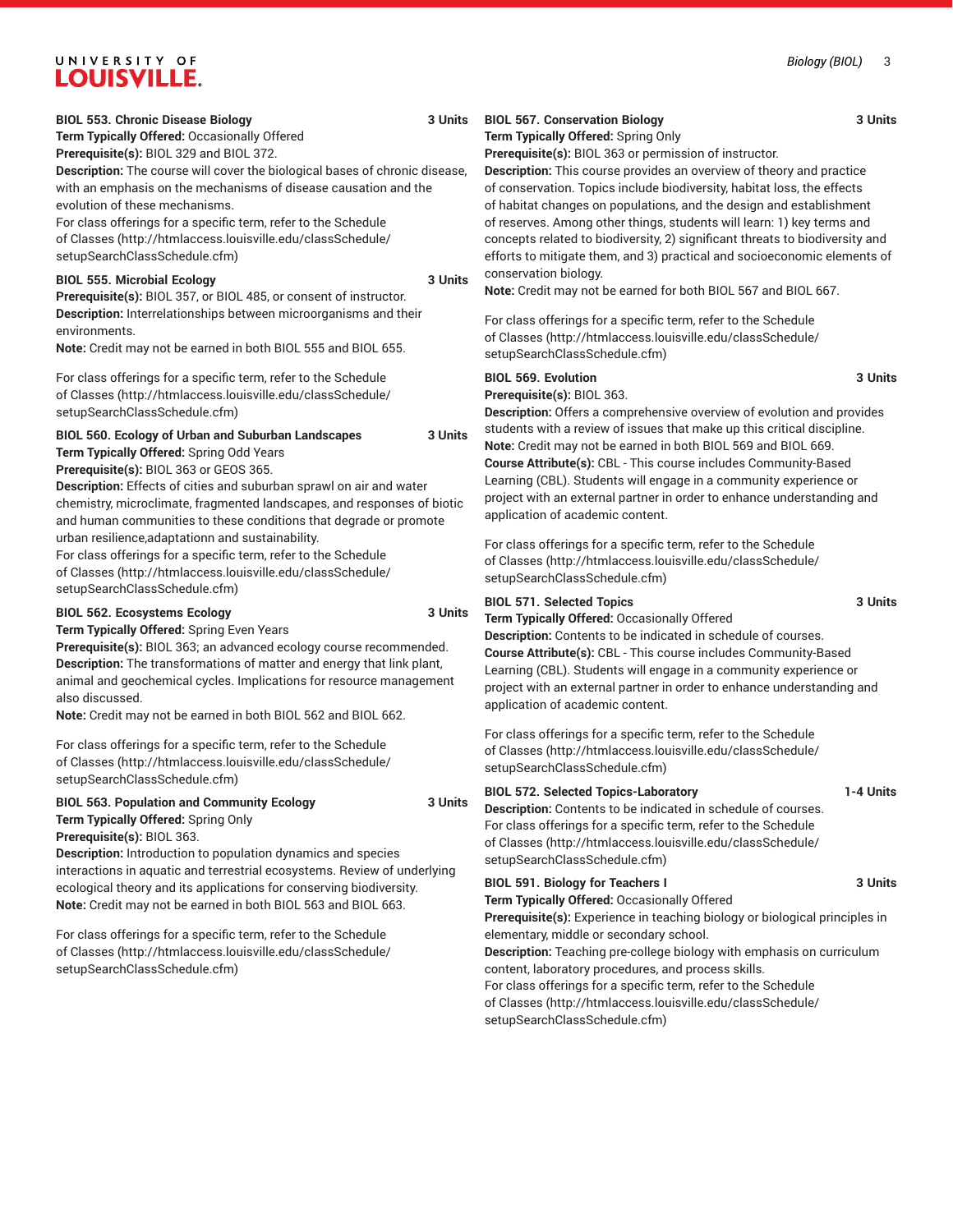#### *Biology (BIOL)* 4

## UNIVERSITY OF **LOUISVILLE.**

#### **BIOL 593. Experimental Cell Biology for Teachers 3 Units**

**Prerequisite(s):** BIOL 240, BIOL 242, BIOL 244, BIOL 329, BIOL 330, and BIOL 331 or equivalent; or consent of instructor.

**Description:** Lecture and lab activities focused on inquiry-based investigations at the cellular level suitable for secondary school classroom.

For class offerings for a specific term, refer to the [Schedule](http://htmlaccess.louisville.edu/classSchedule/setupSearchClassSchedule.cfm) [of Classes \(http://htmlaccess.louisville.edu/classSchedule/](http://htmlaccess.louisville.edu/classSchedule/setupSearchClassSchedule.cfm) [setupSearchClassSchedule.cfm\)](http://htmlaccess.louisville.edu/classSchedule/setupSearchClassSchedule.cfm)

#### **BIOL 594. Experimental Botany for Teachers 3 Units**

**Prerequisite(s):** BIOL 240, BIOL 242, BIOL 244, BIOL 329, BIOL 330, BIOL 331 or equivalent, or consent of instructor.

**Description:** This course is designed for pre-service and classroom teachers of the life sciences from elementary through high school. To increase teachers' abilities to teach sciences, especially botany, using inquiry-oriented strategies.

For class offerings for a specific term, refer to the [Schedule](http://htmlaccess.louisville.edu/classSchedule/setupSearchClassSchedule.cfm) [of Classes \(http://htmlaccess.louisville.edu/classSchedule/](http://htmlaccess.louisville.edu/classSchedule/setupSearchClassSchedule.cfm) [setupSearchClassSchedule.cfm\)](http://htmlaccess.louisville.edu/classSchedule/setupSearchClassSchedule.cfm)

**BIOL 600. Graduate Seminar I 1 Unit** 

**Prerequisite(s):** Graduate status.

**Description:** Covers professional development for graduate students in all fields of biology. Topics include the following: time management, how to collect and record data, data management, communication with advisor and advisory committee, finding a research question, grant proposals and funding, scientific ethics, use of graphics, writing and reviewing scientific papers, and careers and interviews. Each student will write a short grant proposal, review a scientific paper, and make a short oral presentation. For class offerings for a specific term, refer to the [Schedule](http://htmlaccess.louisville.edu/classSchedule/setupSearchClassSchedule.cfm) [of Classes \(http://htmlaccess.louisville.edu/classSchedule/](http://htmlaccess.louisville.edu/classSchedule/setupSearchClassSchedule.cfm) [setupSearchClassSchedule.cfm\)](http://htmlaccess.louisville.edu/classSchedule/setupSearchClassSchedule.cfm)

#### **BIOL 601. Graduate Seminar II 1 Unit Prerequisite(s):** Graduate status.

**Description:** Focuses on developing presentation skills for graduate students in all fields of biology. We will also discuss how to evaluate presentations. Each student will make a presentation on research in their area of interest and will respond to audience questions. Students will provide written feedback to each other on their presentations. For class offerings for a specific term, refer to the [Schedule](http://htmlaccess.louisville.edu/classSchedule/setupSearchClassSchedule.cfm) [of Classes \(http://htmlaccess.louisville.edu/classSchedule/](http://htmlaccess.louisville.edu/classSchedule/setupSearchClassSchedule.cfm) [setupSearchClassSchedule.cfm\)](http://htmlaccess.louisville.edu/classSchedule/setupSearchClassSchedule.cfm)

#### **BIOL 610. Advanced Behavioral Ecology 4 Units Prerequisite(s):** BIOL 363.

**Description:** Evolution of behavioral adaptations for survival and reproduction; topics will include foraging, aggression, mate choice, mating strategies, and sociality.

**Note:** Credit may not be earned for both BIOL 510 and BIOL 610.

For class offerings for a specific term, refer to the [Schedule](http://htmlaccess.louisville.edu/classSchedule/setupSearchClassSchedule.cfm) [of Classes \(http://htmlaccess.louisville.edu/classSchedule/](http://htmlaccess.louisville.edu/classSchedule/setupSearchClassSchedule.cfm) [setupSearchClassSchedule.cfm\)](http://htmlaccess.louisville.edu/classSchedule/setupSearchClassSchedule.cfm)

#### **BIOL 611. Advanced Behavioral Endocrinology 4 Units**

**Prerequisite(s):** Graduate standing.

**Description:** Interactions of hormones, brain and behavior. Lecture concurrent with BIOL 511; more advanced material through requirement of independent study or research project.

**Note:** Credit may not be earned in both BIOL 511 and BIOL 611.

For class offerings for a specific term, refer to the [Schedule](http://htmlaccess.louisville.edu/classSchedule/setupSearchClassSchedule.cfm) [of Classes](http://htmlaccess.louisville.edu/classSchedule/setupSearchClassSchedule.cfm) ([http://htmlaccess.louisville.edu/classSchedule/](http://htmlaccess.louisville.edu/classSchedule/setupSearchClassSchedule.cfm) [setupSearchClassSchedule.cfm\)](http://htmlaccess.louisville.edu/classSchedule/setupSearchClassSchedule.cfm)

### **BIOL 612. Advanced Endocrinology 4 Units**

**Prerequisite(s):** BIOL 465.

**Description:** Chemical regulation in animals, primarily mammals. Lectures concurrent with BIOL 512; more advanced material through requirement of independent study or research project.

**Note:** Credit may not be earned in both BIOL 512 and BIOL 612.

For class offerings for a specific term, refer to the [Schedule](http://htmlaccess.louisville.edu/classSchedule/setupSearchClassSchedule.cfm) [of Classes](http://htmlaccess.louisville.edu/classSchedule/setupSearchClassSchedule.cfm) ([http://htmlaccess.louisville.edu/classSchedule/](http://htmlaccess.louisville.edu/classSchedule/setupSearchClassSchedule.cfm) [setupSearchClassSchedule.cfm\)](http://htmlaccess.louisville.edu/classSchedule/setupSearchClassSchedule.cfm)

### **BIOL 614. Advanced Ornithology 4 Units**

**Prerequisite(s):** Consent of instructor.

**Description:** Evolution, morphology, diversity, ecology and behavior of birds. Lab stresses field identification of birds. Lecture concurrent with BIOL 514; more advanced material through requirement of independent study or research project.

**Note:** Credit may not be earned in both BIOL 514 and BIOL 614.

For class offerings for a specific term, refer to the [Schedule](http://htmlaccess.louisville.edu/classSchedule/setupSearchClassSchedule.cfm) [of Classes](http://htmlaccess.louisville.edu/classSchedule/setupSearchClassSchedule.cfm) ([http://htmlaccess.louisville.edu/classSchedule/](http://htmlaccess.louisville.edu/classSchedule/setupSearchClassSchedule.cfm) [setupSearchClassSchedule.cfm\)](http://htmlaccess.louisville.edu/classSchedule/setupSearchClassSchedule.cfm)

#### **BIOL 615. Advanced Environmental Physiology 4 Units**

**Prerequisite(s):** BIOL 240, BIOL 242 and BIOL 244 (or equivalent); or permission of department.

**Description:** Study of the physiological, morphological, behavioral and biochemical responses by eukaryotic organisms (primarily animals) to major physical and chemical factors of their environment. Lectures concurrent with BIOL 515; BIOL 615 has additional requirements (because it is a 4-credit hour class) through the completion of an independent study or research project.

**Note:** Credit may not be earned in both BIOL 515 and BIOL 615.

For class offerings for a specific term, refer to the [Schedule](http://htmlaccess.louisville.edu/classSchedule/setupSearchClassSchedule.cfm) [of Classes](http://htmlaccess.louisville.edu/classSchedule/setupSearchClassSchedule.cfm) ([http://htmlaccess.louisville.edu/classSchedule/](http://htmlaccess.louisville.edu/classSchedule/setupSearchClassSchedule.cfm) [setupSearchClassSchedule.cfm\)](http://htmlaccess.louisville.edu/classSchedule/setupSearchClassSchedule.cfm)

#### **BIOL 619. Environmental Entomology 3 Units**

**Prerequisite(s):** BIOL 382, or consent of instructor.

**Description:** Advanced topics in insect systematics, ecology, and applied entomology.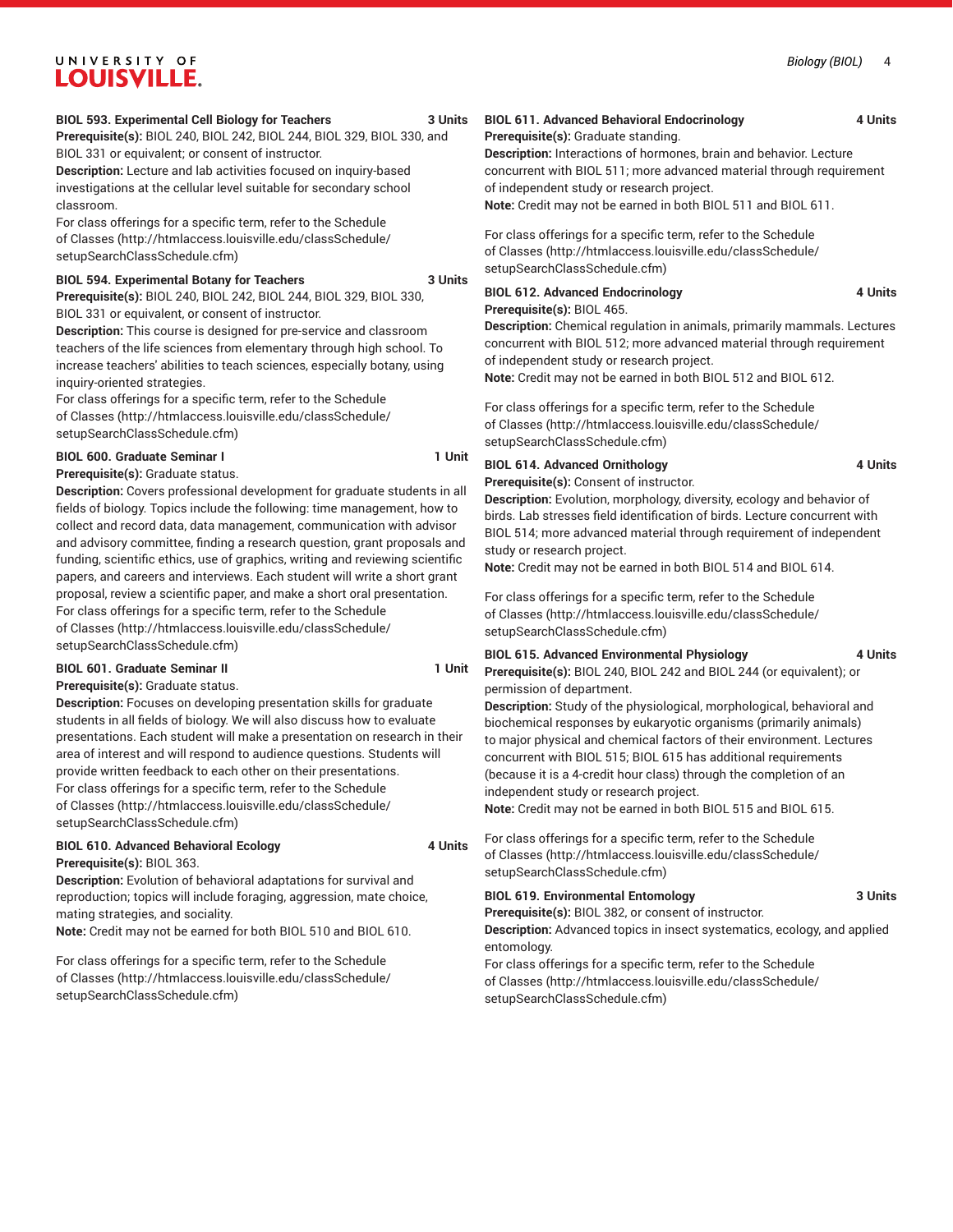#### **BIOL 622. Advanced Aquatic Ecology 5 Units**

**Prerequisite(s):** BIOL 363.

**Description:** Ecological processes in aquatic environments with primary emphasis on lakes and reservoirs. Lectures concurrent with BIOL 522; more advanced material through requirement of independent study or research project.

**Note:** Credit may not be earned in both BIOL 522 and BIOL 622.

For class offerings for a specific term, refer to the [Schedule](http://htmlaccess.louisville.edu/classSchedule/setupSearchClassSchedule.cfm) [of Classes \(http://htmlaccess.louisville.edu/classSchedule/](http://htmlaccess.louisville.edu/classSchedule/setupSearchClassSchedule.cfm) [setupSearchClassSchedule.cfm\)](http://htmlaccess.louisville.edu/classSchedule/setupSearchClassSchedule.cfm)

#### **BIOL 633. Advanced Physiological Plant Ecology 5 Units Prerequisite(s):** BIOL 523 and BIOL 563.

**Description:** A study of chemical, physical, and biological processes involved in plant ecology.

For class offerings for a specific term, refer to the [Schedule](http://htmlaccess.louisville.edu/classSchedule/setupSearchClassSchedule.cfm) [of Classes \(http://htmlaccess.louisville.edu/classSchedule/](http://htmlaccess.louisville.edu/classSchedule/setupSearchClassSchedule.cfm) [setupSearchClassSchedule.cfm\)](http://htmlaccess.louisville.edu/classSchedule/setupSearchClassSchedule.cfm)

#### **BIOL 635. Advanced Chemical Ecology 4 Units Term Typically Offered:** Spring Only

**Description:** This course will explore the remarkable world of chemical ecology. Where ecological outcomes between or among individuals are influenced or determined directly or indirectly by chemicals produced by individuals. A key focus will be the chemical ecology of plants. Though we will also explore chemical ecology in animals as well. Considerable ecological information is derived from chemicals produced by organisms both to other members of the same species or to a different species, and affect both natural and sexual selection. We will use an interactive discussion/seminar-style to interrogate the primary literature for current knowledge of how chemical cues influence a diverse array of ecological interactions. From the African savannas to galling insects in our own backyard. Students will have flexibility to choose their own research topics to pursue focused critical thinking and hypothesis generation. Discussions will span a range of disciplines including genetics, molecular biology, biochemistry, natural products, ecology, and evolution. Graduate students will be required to write a publication-quality review paper or meta analysis on a topic related to chemical ecology. **Note:** Students may not receive credit for both BIOL 435 and BIOL 635.

For class offerings for a specific term, refer to the [Schedule](http://htmlaccess.louisville.edu/classSchedule/setupSearchClassSchedule.cfm) [of Classes \(http://htmlaccess.louisville.edu/classSchedule/](http://htmlaccess.louisville.edu/classSchedule/setupSearchClassSchedule.cfm) [setupSearchClassSchedule.cfm\)](http://htmlaccess.louisville.edu/classSchedule/setupSearchClassSchedule.cfm)

#### **BIOL 640. Advanced Metabolic Biochemistry 4 Units Prerequisite(s):** BIOL 329 and CHEM 342.

**Description:** An advanced study of methods of metabolic pathways including synthesis of macromolecules (proteins, nucleic acids, lipids,

carbohydrates), mechanisms of metabolic control and utilization of metabolic intermediates.

**Note:** Credit may not be earned in both BIOL 540 and BIOL 640.

For class offerings for a specific term, refer to the [Schedule](http://htmlaccess.louisville.edu/classSchedule/setupSearchClassSchedule.cfm) [of Classes \(http://htmlaccess.louisville.edu/classSchedule/](http://htmlaccess.louisville.edu/classSchedule/setupSearchClassSchedule.cfm) [setupSearchClassSchedule.cfm\)](http://htmlaccess.louisville.edu/classSchedule/setupSearchClassSchedule.cfm)

#### **BIOL 641. Advanced Medicinal Plant Biochemisry 4 Units Prerequisite(s):** BIOL 640 or consent of instructor.

**Fee:** An additional \$40.00 is charged for this course.

**Description:** An advanced detailed study of biosynthesis and bioactivity of specialized plant metabolites (secondary metabolites). Topics will include aspects of general plant metabolism as well as specialized metabolism pathways (alkaloids, terpenes, and phenolics) and will include a survey of approaches as they relate to discovery of bioactive plant metabolites and a review of known plant metabolites used to treat human diseases/disorders.

For class offerings for a specific term, refer to the [Schedule](http://htmlaccess.louisville.edu/classSchedule/setupSearchClassSchedule.cfm) [of Classes](http://htmlaccess.louisville.edu/classSchedule/setupSearchClassSchedule.cfm) ([http://htmlaccess.louisville.edu/classSchedule/](http://htmlaccess.louisville.edu/classSchedule/setupSearchClassSchedule.cfm) [setupSearchClassSchedule.cfm\)](http://htmlaccess.louisville.edu/classSchedule/setupSearchClassSchedule.cfm)

| <b>BIOL 642. Advanced Gene Structure and Function</b>                          | 4 Units |
|--------------------------------------------------------------------------------|---------|
| Prerequisite(s): BIOL 330 or equivalent.                                       |         |
| <b>Description:</b> Advanced topics in genetics of prokaryotes and eukaryotes, |         |
| including chromosome structure and function, and gene regulation.              |         |
|                                                                                |         |

Lectures concurrent with BIOL 542; more advanced material through requirement of independent study or research project. **Note:** Credit may not be earned in both BIOL 542 and BIOL 642.

For class offerings for a specific term, refer to the [Schedule](http://htmlaccess.louisville.edu/classSchedule/setupSearchClassSchedule.cfm) [of Classes](http://htmlaccess.louisville.edu/classSchedule/setupSearchClassSchedule.cfm) ([http://htmlaccess.louisville.edu/classSchedule/](http://htmlaccess.louisville.edu/classSchedule/setupSearchClassSchedule.cfm) [setupSearchClassSchedule.cfm\)](http://htmlaccess.louisville.edu/classSchedule/setupSearchClassSchedule.cfm)

### **BIOL 643. Advanced Developmental Biology 4 Units**

**Description:** Developmental biology is the study of how multicellular organisms process from a single cell to their adult forms. This simple statement, however, belies the incredible complexity of the process, which involves the coordinated actions and interactions of tens of thousands of genes, millions of molecular signals, and, in humans and other large mammals, tens of trillions of cells. This course highlights critical themes in animal development, including cell division; cell differentiation; and morphogenesis, and covers specific topics such as developmental anatomy; embryo development; axis formation, organ, tissue, and limb development; and cell-cell communication. The course also briefly addresses the similarities and differences in developmental strategies among animals and other multicellular organisms. For class offerings for a specific term, refer to the [Schedule](http://htmlaccess.louisville.edu/classSchedule/setupSearchClassSchedule.cfm) [of Classes](http://htmlaccess.louisville.edu/classSchedule/setupSearchClassSchedule.cfm) ([http://htmlaccess.louisville.edu/classSchedule/](http://htmlaccess.louisville.edu/classSchedule/setupSearchClassSchedule.cfm) [setupSearchClassSchedule.cfm\)](http://htmlaccess.louisville.edu/classSchedule/setupSearchClassSchedule.cfm)

#### **BIOL 644. Global Change Ecology 4 Units**

**Description:** Human causes of global-scale changes in climate, air and water resources, and biodiversity, and impacts on people; approaches to addressing these problems that promote sustainable societies. Graduate students will attend lectures with undergraduates taking BIOL 440 but will be expected to attend weekly discussions of primary literature and course material. In addition, graduate students will be expected to write a literature review on a topic relevant to the course subject matter. **Note:** Cross-listed with BIOL 440.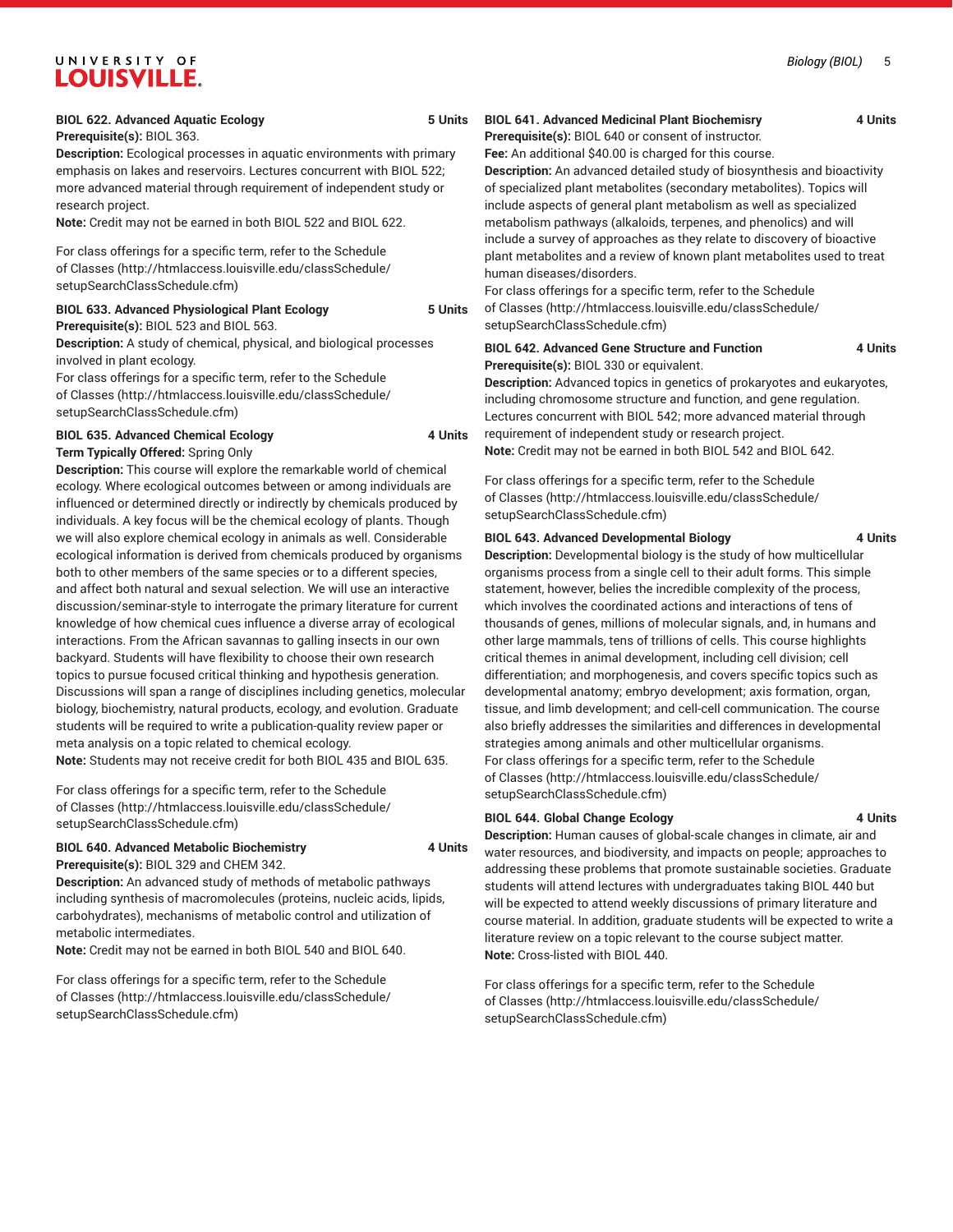#### *Biology (BIOL)* 6

## UNIVERSITY OF **LOUISVILLE.**

#### **BIOL 648. Advanced Experimental Design and Analysis 4 Units**

**Prerequisite(s):** BIOL 350 or BIOL 651 or permission of instructor. **Description:** Move principles of sound experimental design,analysis and presentation from recognition to active vocabulary. Students completing the course can serve as statistical consultants for moderately complex statistical designs.

For class offerings for a specific term, refer to the [Schedule](http://htmlaccess.louisville.edu/classSchedule/setupSearchClassSchedule.cfm) [of Classes \(http://htmlaccess.louisville.edu/classSchedule/](http://htmlaccess.louisville.edu/classSchedule/setupSearchClassSchedule.cfm) [setupSearchClassSchedule.cfm\)](http://htmlaccess.louisville.edu/classSchedule/setupSearchClassSchedule.cfm)

#### **BIOL 650. Advanced Biostatistics 4 Units**

**Prerequisite(s):** MATH 180 or MATH 205; an introductory course in statistics; or consent of instructor.

**Description:** Application of statistical methods commonly used in life sciences, with emphasis on interpretation of experimental data. For class offerings for a specific term, refer to the [Schedule](http://htmlaccess.louisville.edu/classSchedule/setupSearchClassSchedule.cfm) [of Classes \(http://htmlaccess.louisville.edu/classSchedule/](http://htmlaccess.louisville.edu/classSchedule/setupSearchClassSchedule.cfm) [setupSearchClassSchedule.cfm\)](http://htmlaccess.louisville.edu/classSchedule/setupSearchClassSchedule.cfm)

#### **BIOL 651. Advanced Biostatistics II 3 Units**

**Prerequisite(s):** BIOL 650.

**Description:** Advanced biostatistics involves interpretation of experimental data using statistical software. Topics include experimental design and ANOVA, ANCOVA, MANOVA, logistic analysis, logistic regression, and log linear models.

For class offerings for a specific term, refer to the [Schedule](http://htmlaccess.louisville.edu/classSchedule/setupSearchClassSchedule.cfm) [of Classes \(http://htmlaccess.louisville.edu/classSchedule/](http://htmlaccess.louisville.edu/classSchedule/setupSearchClassSchedule.cfm) [setupSearchClassSchedule.cfm\)](http://htmlaccess.louisville.edu/classSchedule/setupSearchClassSchedule.cfm)

#### **BIOL 652. Advanced Evolutionary Medicine 4 Units**

**Description:** In-depth analyses at the interface of evolutionary biology and the health sciences using readings from the primary literature. Format involves lectures, discussion, and a library-based research project. Lecture concurrent with BIOL 552; more advanced material through requirement of independent study or research project.BIOL 552 does not carry graduate credit.

**Note:** Credit may not be earned in both BIOL 552 and BIOL 652.

For class offerings for a specific term, refer to the [Schedule](http://htmlaccess.louisville.edu/classSchedule/setupSearchClassSchedule.cfm) [of Classes \(http://htmlaccess.louisville.edu/classSchedule/](http://htmlaccess.louisville.edu/classSchedule/setupSearchClassSchedule.cfm) [setupSearchClassSchedule.cfm\)](http://htmlaccess.louisville.edu/classSchedule/setupSearchClassSchedule.cfm)

#### **BIOL 653. Advanced Chronic Disease Biology 4 Units**

**Description:** The course will cover the biological bases of chronic disease, with an emphasis on the mechanisms of disease causation and the evolution of these mechanisms.

For class offerings for a specific term, refer to the [Schedule](http://htmlaccess.louisville.edu/classSchedule/setupSearchClassSchedule.cfm) [of Classes \(http://htmlaccess.louisville.edu/classSchedule/](http://htmlaccess.louisville.edu/classSchedule/setupSearchClassSchedule.cfm) [setupSearchClassSchedule.cfm\)](http://htmlaccess.louisville.edu/classSchedule/setupSearchClassSchedule.cfm)

#### **BIOL 655. Advanced Microbial Ecology 4 Units**

**Prerequisite(s):** BIOL 357 or BIOL 485 or consent of instructor. **Description:** Interrelationships between microorganisms and their environments. Lecture concurrent with BIOL 555; more advanced material through requirement of independent study or research project for students enrolling in BIOL 655.

**Note:** Credit may not be earned in both BIOL 555 and BIOL 655.

For class offerings for a specific term, refer to the [Schedule](http://htmlaccess.louisville.edu/classSchedule/setupSearchClassSchedule.cfm) [of Classes \(http://htmlaccess.louisville.edu/classSchedule/](http://htmlaccess.louisville.edu/classSchedule/setupSearchClassSchedule.cfm) [setupSearchClassSchedule.cfm\)](http://htmlaccess.louisville.edu/classSchedule/setupSearchClassSchedule.cfm)

#### **BIOL 660. Advanced Ecology of Urban and Suburban Landscapes 4 Units**

**Description:** Effects of cities and suburban sprawl on air and water chemistry, microclimate, fragmented landscapes, and responses of biotic and human communities to these conditions that degrade or promote urban resilience, adaptation and sustainability.

For class offerings for a specific term, refer to the [Schedule](http://htmlaccess.louisville.edu/classSchedule/setupSearchClassSchedule.cfm) [of Classes](http://htmlaccess.louisville.edu/classSchedule/setupSearchClassSchedule.cfm) ([http://htmlaccess.louisville.edu/classSchedule/](http://htmlaccess.louisville.edu/classSchedule/setupSearchClassSchedule.cfm) [setupSearchClassSchedule.cfm\)](http://htmlaccess.louisville.edu/classSchedule/setupSearchClassSchedule.cfm)

#### **BIOL 662. Advanced Ecosystems Ecology 4 Units**

**Description:** The transformations of matter and energy that link plant, animal and geochemical cycles. Lectures concurrent with BIOL 562; more advanced material through requirement of independent study or research for students enrolling in BIOL 662.

**Note:** Credit may not be earned in both BIOL 562 and BIOL 662. **Course Attribute(s):** CBL - This course includes Community-Based Learning (CBL). Students will engage in a community experience or project with an external partner in order to enhance understanding and application of academic content.

For class offerings for a specific term, refer to the [Schedule](http://htmlaccess.louisville.edu/classSchedule/setupSearchClassSchedule.cfm) [of Classes](http://htmlaccess.louisville.edu/classSchedule/setupSearchClassSchedule.cfm) ([http://htmlaccess.louisville.edu/classSchedule/](http://htmlaccess.louisville.edu/classSchedule/setupSearchClassSchedule.cfm) [setupSearchClassSchedule.cfm\)](http://htmlaccess.louisville.edu/classSchedule/setupSearchClassSchedule.cfm)

## **BIOL 663. Advanced Population and Community Ecology 4 Units**

**Description:** Introduction to population dynamics and species interactions in aquatic and terrestrial ecosystems. Review of underlying ecological theory and its applications for conserving biodiversity. Lecture concurrent with BIOL 563; more advanced material through requirement of independent study or research project.

**Note:** Credit may not be earned in both BIOL 563 and BIOL 663.

For class offerings for a specific term, refer to the [Schedule](http://htmlaccess.louisville.edu/classSchedule/setupSearchClassSchedule.cfm) [of Classes](http://htmlaccess.louisville.edu/classSchedule/setupSearchClassSchedule.cfm) ([http://htmlaccess.louisville.edu/classSchedule/](http://htmlaccess.louisville.edu/classSchedule/setupSearchClassSchedule.cfm) [setupSearchClassSchedule.cfm\)](http://htmlaccess.louisville.edu/classSchedule/setupSearchClassSchedule.cfm)

### **BIOL 664. Research Methods in Ecology 3 Units**

**Prerequisite(s):** BIOL 401 and BIOL 402.

**Description:** Introduction to experimental design, data collection and quantitative analyses. Field and laboratory research, statistical tools and critical evaluation data.

For class offerings for a specific term, refer to the [Schedule](http://htmlaccess.louisville.edu/classSchedule/setupSearchClassSchedule.cfm) [of Classes](http://htmlaccess.louisville.edu/classSchedule/setupSearchClassSchedule.cfm) ([http://htmlaccess.louisville.edu/classSchedule/](http://htmlaccess.louisville.edu/classSchedule/setupSearchClassSchedule.cfm) [setupSearchClassSchedule.cfm\)](http://htmlaccess.louisville.edu/classSchedule/setupSearchClassSchedule.cfm)

#### **BIOL 667. Advanced Conservation Biology 4 Units**

**Prerequisite(s):** BIOL 363 or permission of instructor. **Description:** This course provides an overview of the theory and practice of biological conservation. Topics include biodiversity, habitat loss, the effects of habitat changes on populations, and the design and establishment of reserves. Among other things, students will learn: 1) key terms and concepts related to biodiversity, 2) significant threats to biodiversity and efforts to mitigate them, 3) practical and socioeconomic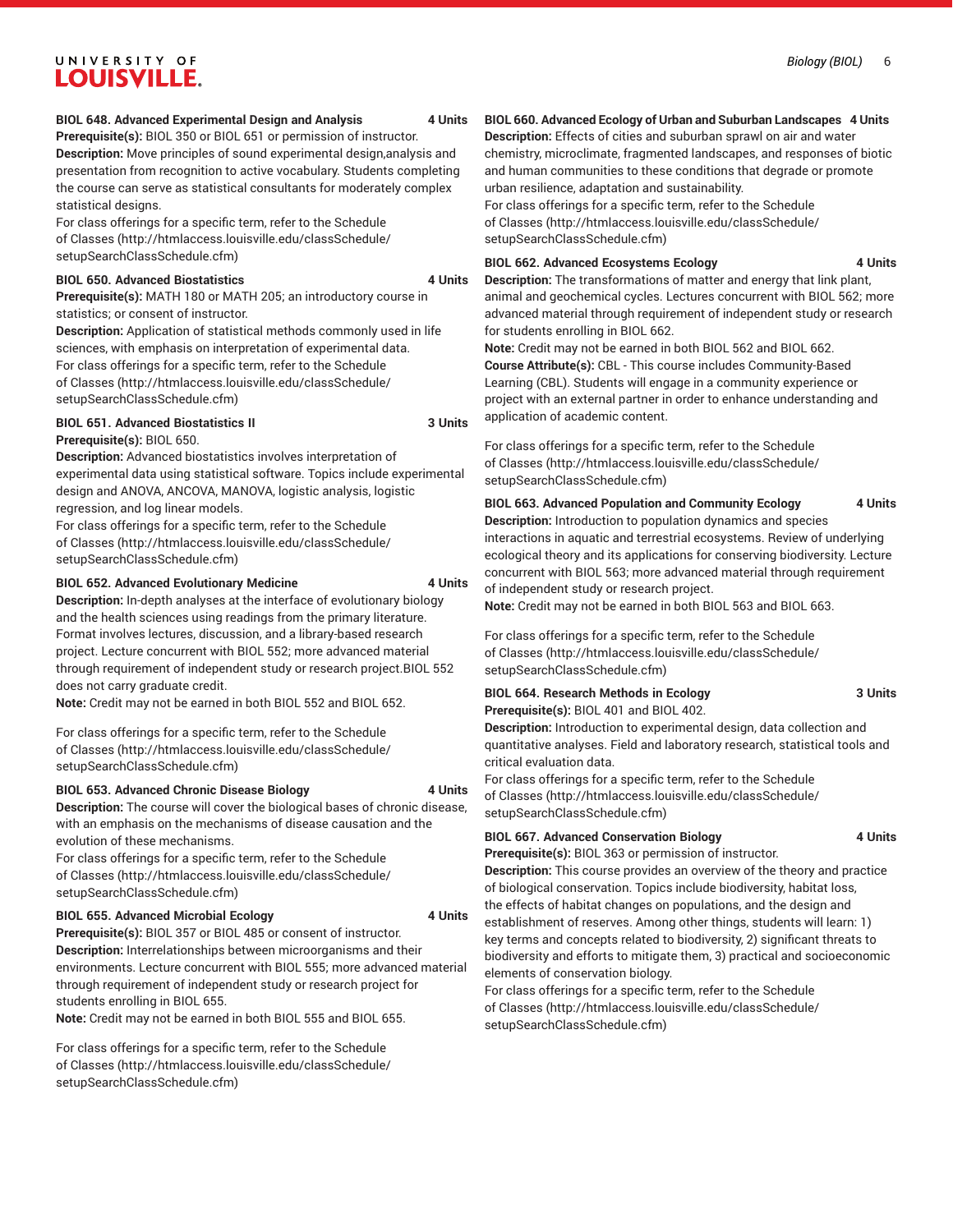#### **BIOL 668. Molecular Biology 4 Units**

#### **Term Typically Offered:** Spring Only

**Prerequisite(s):** Student must be registered in the graduate school. **Description:** Students are expected to have a basic understanding of molecular biology principles and protein structure. Best preparation for succeeding in the course is previous course in biochemistry and experience with reading scientific literature. Permission from the Course Director is needed for students not meeting these prerequisites. This course examines the fundamental principles of molecular biology as they apply to mechanisms controlling gene expression. Topics include: transcriptional and post-transcriptional regulation of gene expression; RNA and miRNA biology; and protein synthesis and regulation. An emphasis will be on student-directed learning requiring completion of preclass reading, and in-class discussion of current literature. **Note:** Crosslisted with BIOC 668.

For class offerings for a specific term, refer to the [Schedule](http://htmlaccess.louisville.edu/classSchedule/setupSearchClassSchedule.cfm) [of Classes \(http://htmlaccess.louisville.edu/classSchedule/](http://htmlaccess.louisville.edu/classSchedule/setupSearchClassSchedule.cfm) [setupSearchClassSchedule.cfm\)](http://htmlaccess.louisville.edu/classSchedule/setupSearchClassSchedule.cfm)

## **BIOL 669. Advanced Evolution 4 Units**

**Prerequisite(s):** BIOL 363.

**Description:** Offers a comprehensive overview of evolution and provides students with a review of issues that make up this critical discipline. Lecture concurrent with BIOL 569; more advanced material through requirement of independent study or research project. **Note:** Credit may not be earned in both BIOL 569 and BIOL 669. **Course Attribute(s):** CBL - This course includes Community-Based Learning (CBL). Students will engage in a community experience or project with an external partner in order to enhance understanding and application of academic content.

For class offerings for a specific term, refer to the [Schedule](http://htmlaccess.louisville.edu/classSchedule/setupSearchClassSchedule.cfm) [of Classes \(http://htmlaccess.louisville.edu/classSchedule/](http://htmlaccess.louisville.edu/classSchedule/setupSearchClassSchedule.cfm) [setupSearchClassSchedule.cfm\)](http://htmlaccess.louisville.edu/classSchedule/setupSearchClassSchedule.cfm)

#### **BIOL 671. Special Topics 4 Units**

**Description:** Topics to be indicated in schedule of courses. **Course Attribute(s):** CBL - This course includes Community-Based Learning (CBL). Students will engage in a community experience or project with an external partner in order to enhance understanding and application of academic content.

For class offerings for a specific term, refer to the [Schedule](http://htmlaccess.louisville.edu/classSchedule/setupSearchClassSchedule.cfm) [of Classes \(http://htmlaccess.louisville.edu/classSchedule/](http://htmlaccess.louisville.edu/classSchedule/setupSearchClassSchedule.cfm) [setupSearchClassSchedule.cfm\)](http://htmlaccess.louisville.edu/classSchedule/setupSearchClassSchedule.cfm)

#### **BIOL 672. Selected Topics-Laboratory 1-4 Units**

**Description:** Contents to be indicated in the schedule of courses. For class offerings for a specific term, refer to the [Schedule](http://htmlaccess.louisville.edu/classSchedule/setupSearchClassSchedule.cfm) [of Classes \(http://htmlaccess.louisville.edu/classSchedule/](http://htmlaccess.louisville.edu/classSchedule/setupSearchClassSchedule.cfm) [setupSearchClassSchedule.cfm\)](http://htmlaccess.louisville.edu/classSchedule/setupSearchClassSchedule.cfm)

#### **BIOL 673. Experimental Design and Analysis 3 Units**

**Prerequisite(s):** BIOL 651 or an equivalent.

**Description:** Discussion and analysis of practical issues arising in biology research, including interpretation of literature and applied exercises involving experimental design, analysis, and presentation. For class offerings for a specific term, refer to the [Schedule](http://htmlaccess.louisville.edu/classSchedule/setupSearchClassSchedule.cfm) [of Classes \(http://htmlaccess.louisville.edu/classSchedule/](http://htmlaccess.louisville.edu/classSchedule/setupSearchClassSchedule.cfm) [setupSearchClassSchedule.cfm\)](http://htmlaccess.louisville.edu/classSchedule/setupSearchClassSchedule.cfm)

#### **BIOL 682. Advanced Entomology 4 Units**

**Description:** Examination of morphology, physiology, behavior, evolution and ecology of the major groups of insects. A collection of common insect families is required. The laboratory will include observations on live and preserved animals and possible field trips. Students will learn to: 1) use terms and concepts that describe the diversity of insects, 2) compare and contrast major insect groups with respect to structure and function, and 3) collect and prepare museum-quality specimens for scientific study. A project involving the student's interest in a particular group of insects and formal paper are required.

For class offerings for a specific term, refer to the [Schedule](http://htmlaccess.louisville.edu/classSchedule/setupSearchClassSchedule.cfm) [of Classes](http://htmlaccess.louisville.edu/classSchedule/setupSearchClassSchedule.cfm) ([http://htmlaccess.louisville.edu/classSchedule/](http://htmlaccess.louisville.edu/classSchedule/setupSearchClassSchedule.cfm) [setupSearchClassSchedule.cfm\)](http://htmlaccess.louisville.edu/classSchedule/setupSearchClassSchedule.cfm)

#### **BIOL 688. Evolution of Disease Seminar 1 Unit**

**Description:** Students will be exposed to current research in Disease Evolution through discussion of papers, making presentations, and attending seminars by faculty members, students, and visiting speakers. For class offerings for a specific term, refer to the [Schedule](http://htmlaccess.louisville.edu/classSchedule/setupSearchClassSchedule.cfm) [of Classes](http://htmlaccess.louisville.edu/classSchedule/setupSearchClassSchedule.cfm) ([http://htmlaccess.louisville.edu/classSchedule/](http://htmlaccess.louisville.edu/classSchedule/setupSearchClassSchedule.cfm) [setupSearchClassSchedule.cfm\)](http://htmlaccess.louisville.edu/classSchedule/setupSearchClassSchedule.cfm)

#### **BIOL 689. Seminar 1 Unit**

**Grading Basis:** Pass/Fail

**Description:** Reports on personal research and on current literature, with a critique of the research and of the presentation. Attendance, but not course registration, is required of all graduate biology majors during each semester of residence.

**Note:** Only 2 hours of credit may be accumulated. **Note:** Graded on pass-fail basis.

For class offerings for a specific term, refer to the [Schedule](http://htmlaccess.louisville.edu/classSchedule/setupSearchClassSchedule.cfm) [of Classes](http://htmlaccess.louisville.edu/classSchedule/setupSearchClassSchedule.cfm) ([http://htmlaccess.louisville.edu/classSchedule/](http://htmlaccess.louisville.edu/classSchedule/setupSearchClassSchedule.cfm) [setupSearchClassSchedule.cfm\)](http://htmlaccess.louisville.edu/classSchedule/setupSearchClassSchedule.cfm)

## **BIOL 690. Thesis Research 1-6 Units Grading Basis:** Pass/Fail

#### **Prerequisite(s):** Consent of major professor.

**Description:** Research on MS thesis project. Grade shall be deferred by the major professor until evaluation of the thesis by the student's committee.

**Note:** Graded on pass-fail basis by the examining committee. **Course Attribute(s):** CBL - This course includes Community-Based Learning (CBL). Students will engage in a community experience or project with an external partner in order to enhance understanding and application of academic content.

For class offerings for a specific term, refer to the [Schedule](http://htmlaccess.louisville.edu/classSchedule/setupSearchClassSchedule.cfm) [of Classes](http://htmlaccess.louisville.edu/classSchedule/setupSearchClassSchedule.cfm) ([http://htmlaccess.louisville.edu/classSchedule/](http://htmlaccess.louisville.edu/classSchedule/setupSearchClassSchedule.cfm) [setupSearchClassSchedule.cfm\)](http://htmlaccess.louisville.edu/classSchedule/setupSearchClassSchedule.cfm)

#### **BIOL 691. Independent Research 1-6 Units**

**Prerequisite(s):** Consent of instructor.

**Description:** Independent field or laboratory research on a problem not related to thesis or dissertation.

**Course Attribute(s):** CBL - This course includes Community-Based Learning (CBL). Students will engage in a community experience or project with an external partner in order to enhance understanding and application of academic content.